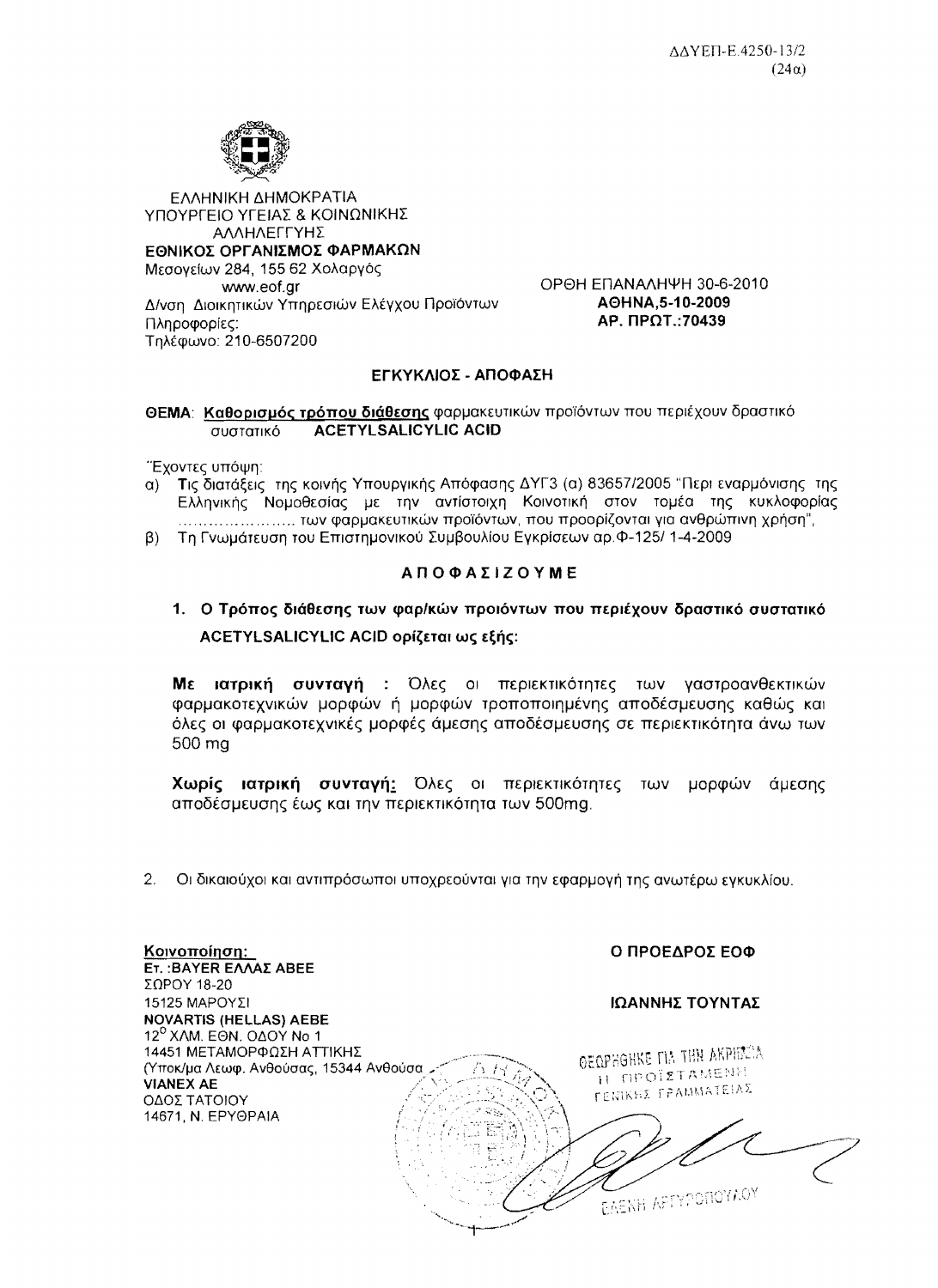**UNI-PHARMA ΚΛΕΩΝ ΤΣΕΤΗΣ** ΦΑΡΜΑΚΕΥΤΙΚΑ ΕΡΓΑΣΤΗΡΙΑ ΑΒΕΕ 14 ΧΛΜ. ΕΘΝ. ΟΔΟΥ ΑΘΗΝΩΝ ΛΑΜΙΑΣ 14564 Κ. ΚΗΦΙΣΙΑ **FLAMMEL TECHNOLOGIES SA** PARC CLUB DU MOULIN A VENT ,33 AV. DU DR. GEORGES LEVY F 69693 VENISSIEUX CEDEX, FRANCE

Αποδέκτες για ενέργεια:

- Υπουργείο Υγείας & Κοινωνικής Αλληλεγγύης  $\mathbf{1}$ . Δ/νση Φαρμάκων & Φαρμακείων Αριστοτέλους 17, 101 87 Αθήνα
- ΓΕΕΘΑ/ΔΥΓ  $2.$ Λ. Μεσονείων 136 155 61 Aθήνα
- $3.$ Υπ. Εργασίας Απασχόλησης & Κοινωνικής Προστασίας Γενική Γραμματεία Κοινωνικών Ασφαλίσεων Δ/νση Ασφάλισης Ασθένειας & Μητρότητας Σταδίου 29, 101 10 Αθήνα (με την παράκληση ενημέρωσης των Ασφαλιστικών Ταμείων που παρέχουν Υγειονομική Περίθαλψη)
- $4.$ Πανελλήνιο Ιατρικό Σύλλονο Πλουτάρχου 3, 106 75 Αθήνα (με την παράκληση ενημέρωση των τοπικών Ιατρικών Συλλόγων της χώρας).
- 5. Πανελλήνια Ένωση Φαρμακοποιών Κορύζη 6, 117 43 Αθήνα
- Πανελλήνιο Φαρμακευτικό Σύλλογο 6. Πειραιώς 134 & Αγαθημέρου 118 54 Αθήνα (με την παράκληση ενημέρωσης των τοπικών Φαρμακευτικών Συλλόγων της χώρας)
- $7<sub>1</sub>$ Πανελλήνια Ένωση Φαρμακοποιών Νοσηλευτικών Ιδρυμάτων Μιχαλακοπούλου 99, 115 27 Αθήνα
- 8. ΙΚΑ-Φαρμ/κή Υπηρεσία Αγ. Κων/νου 8, 102 41 Αθήνα
- 9. ΟΓΑ Κλάδος Φαρμακευτικής Περίθαλψης Πατησίων 30, 106 77 Αθήνα
- 10. Οίκος Ναύτου Πειραιώς Κ.Παλαιολόνου 15 185 35 Πειραιάς
- $11.$ Οίκος Ναύτου Αθήνας Γλαύστωνος 2 & Πατησίων 106 77 Αθήνα
- 12. Κέντρο Δηλητηριάσεων Νοσοκομείο Παίδων "Π.& Α. Κυριακού" 115 27 Γουδί Αθήνα

 $\sqrt{13}$ .  $\Sigma \Phi EE$ Λ. Κηφισίας 280 & Αγρινίου 3 152 32 Χαλάνδρι Αττικής

14. Πανελλήνια Ένωση Φαρμακοβιομηχανίας Λάμψα 7, 115 24 Αμπελόκηποι, Αθήνα